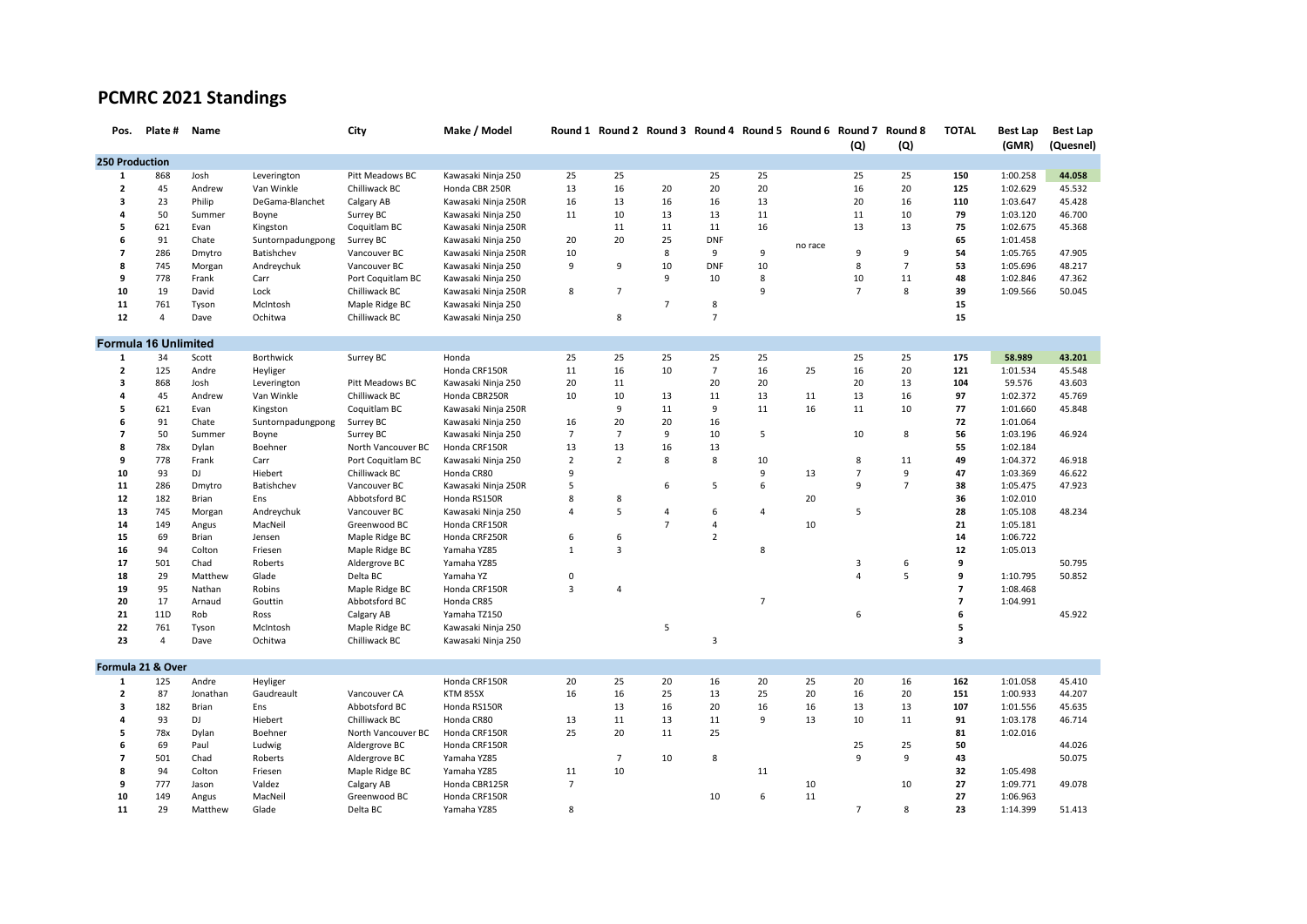| 12 |                 | David   | Falkenberg | Surrey BC         | Honda CRF150R |    |  |    |   | 22 | 1:11.966 | 51.656 |
|----|-----------------|---------|------------|-------------------|---------------|----|--|----|---|----|----------|--------|
| 13 | 95              | Nathan  | Robins     | Maple Ridge BC    | Honda CRF150R | 10 |  |    |   | 19 |          |        |
| 14 | 146             | Nick    | Dudziak    | Maple Ridge BC    | Honda CBR125R |    |  | 10 |   | 19 |          |        |
| 15 | 32              | Del     | Knysh      | Vancouver BC      | Formula K 01  |    |  |    |   | 17 | 1:10.273 |        |
| 16 |                 | Arnaud  | Gouttin    | Abbotsford BC     | Honda CR85    |    |  | 13 |   | 13 | 1:03.858 |        |
| 17 | 11D             | Rob     | Ross       | Calgary AB        | Yamaha TZ150  |    |  |    | ᆠ | 11 |          | 46.702 |
| 18 | 36              | Andrew  | Marles     | Port Coquitlam BC | Kawasaki KX85 |    |  |    |   |    | 1:08.636 |        |
| 19 | 11 <sub>R</sub> | Reaghan | Ross       | Calgary AB        | Honda NSF100  |    |  |    |   |    |          | 47.122 |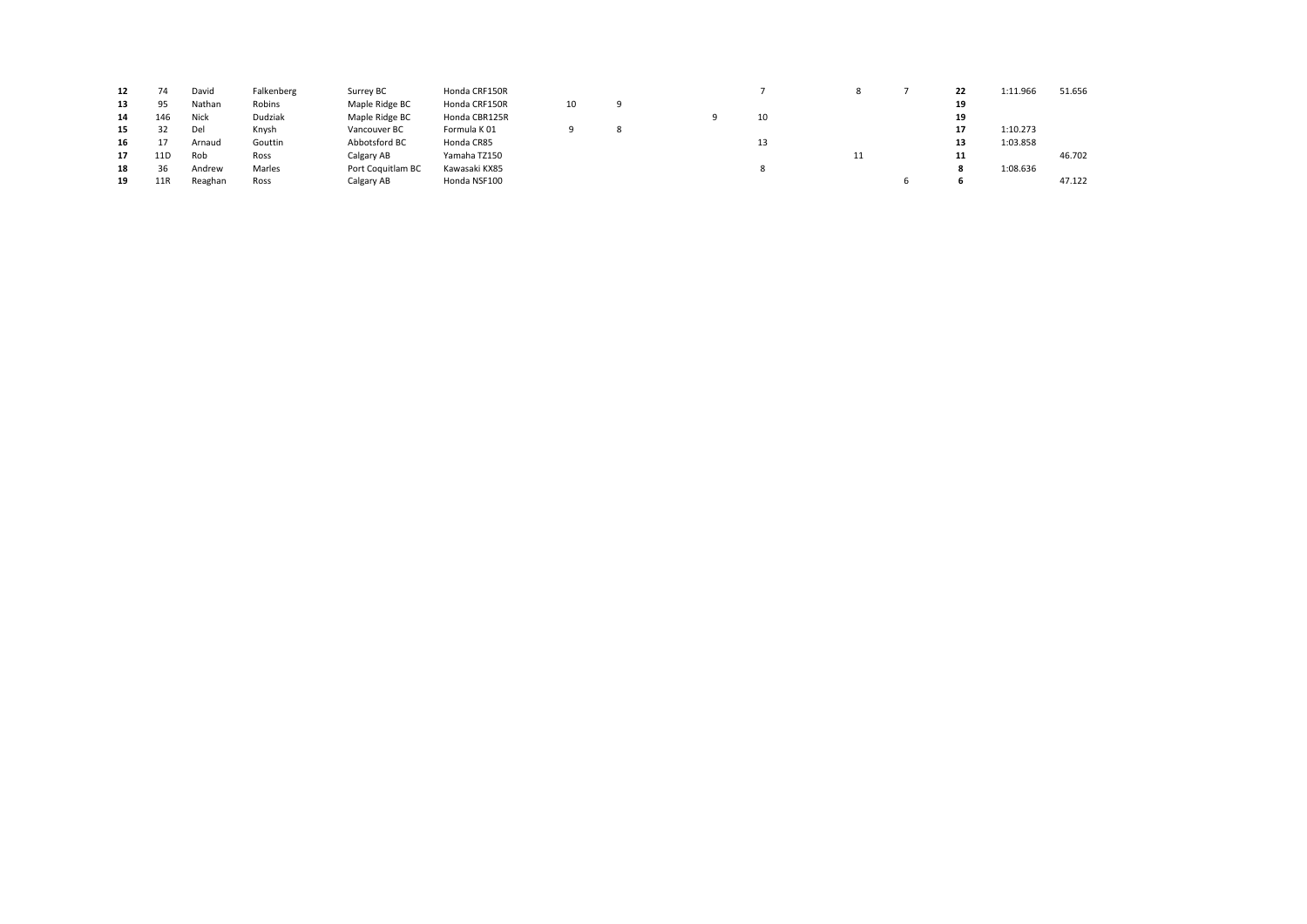| <b>Formula GP</b>            |             |             |                  |                                   |                     |            |            |         |         |                |         |    |                |     |          |          |
|------------------------------|-------------|-------------|------------------|-----------------------------------|---------------------|------------|------------|---------|---------|----------------|---------|----|----------------|-----|----------|----------|
| $\mathbf{1}$                 | 23          | Philip      | DeGama-Blanchet  | Calgary AB                        | Ohvale GP-0 160     | 25         | 25         | 20      | 20      | 20             | 20      | 25 | 20             | 175 | 1:02.870 | 45.799   |
| $\overline{2}$               | 182         | Brian       | Ens              | Abbotsford BC                     | Honda RS150R        | 16         | 20         | 16      | 25      | 25             | 25      | 13 | 25             | 165 | 1:02.502 | 45.144   |
| 3                            | 15          | Daryl       | Cornwell         | New Westminster BC                | Ohvale GP-0 190     | 20         | <b>DNF</b> | 13      | 16      | 16             | 11      | 16 | 10             | 102 | 1:03.302 | 47.519   |
| 4                            | 777         | Jason       | Valdez           | Calgary AB                        | Honda CBR125R       | 13         | 16         |         |         | 11             |         |    | 13             | 53  | 1:09.455 | 49.305   |
| 5                            | 11R         | Reaghan     | Ross             | Calgary AB                        | Yamaha TZ150        |            |            |         |         |                |         | 20 | 16             | 36  |          | 47.243   |
| 6                            | 101         | Kai         | Hardingham       | Calgary AB                        | Kayo MR150          |            |            |         |         | 10             | 13      | 11 |                | 34  | 1:10.006 | 51.911   |
| $\overline{7}$               | 87x         | Rhys        | McNutt           | Calgary AB                        | Ohvale GP-0 110     |            |            |         |         | 13             | 16      |    |                | 29  | 1:07.308 |          |
| 8                            | 34A         | Connor      | McCarroll        | Okotoks AB                        | Honda RS80          |            |            | 25      |         |                |         |    |                | 25  |          |          |
| 9                            | 111         | Emerson     |                  | Port Coquitlam BC                 | Honda NSR50         |            |            |         |         |                | 10      |    | 11             | 21  | 1:20.219 | 49.85    |
|                              |             |             | Lau              |                                   |                     |            |            |         |         |                |         |    |                |     |          |          |
| 10                           | 146         | Nick        | Dudziak          | Maple Ridge BC                    | Honda CBR125R       |            |            |         | 13      |                |         |    |                | 13  |          |          |
| 11                           | 215         | Shinichi    | Furukawa         | <b>Burnaby BC</b>                 | Honda CBR125R       | 11         |            |         |         |                |         |    |                | 11  | 1:11.849 |          |
| $12\,$                       | 89          | Larry       | Taylor           | Chilliwack BC                     | Kawasaki KX80       |            |            |         |         | 9              |         |    |                | 9   | 1:10.587 |          |
| <b>Formula Supersport</b>    |             |             |                  |                                   |                     |            |            |         |         |                |         |    |                |     |          |          |
| 1                            | 23          | Philip      | DeGama-Blanchet  | Calgary AB                        | Ohvale GP-0 160     | <b>DNF</b> | 25         | 25      | 25      | 25             | 25      | 25 | 25             | 175 | 1:02.884 | 46.103   |
| $\mathbf{2}$                 | 15          | Daryl       | Cornwell         | New Westminster BC                | Ohvale GP-0 190     | 25         | 20         | 20      | 20      | 20             | 20      | 20 | 20             | 165 | 1:04.161 | 47.671   |
| $\overline{\mathbf{3}}$      | 111         | Emerson     |                  | Port Coquitlam BC                 | Honda NSR50         | 11         | 11         | 13      | 13      | 10             | 10      | 16 | 11             | 95  | 1:09.658 | 49.854   |
| 4                            |             |             | Lau              |                                   |                     | 13         |            |         |         | 8              |         |    | $\overline{7}$ | 84  |          | 51.899   |
|                              | 54          | Dexter      | Falkenberg       | Surrey BC                         | Honda NSR50R        |            | 10         | 16      | 11      |                | 9       | 10 |                |     | 1:11.523 |          |
| 5                            | 777         | Jason       | Valdez           | Calgary AB                        | Honda CBR125R       | 20         | 16         |         |         | 11             | 13      |    | 13             | 73  | 1:10.333 | 49.291   |
| 6                            | 31          | Darren      | Keating          | Vancouver BC                      | Honda NSR50         | 10         | <b>DNF</b> | 11      | 10      | $\overline{7}$ | 8       | 9  | 8              | 63  | 1:08.419 | 51.616   |
| $\overline{7}$               | 182         | Brian       | Ens              | Abbotsford BC                     | Honda NSR64         | 16         | 13         |         | 16      |                |         |    |                | 45  | 1:09.957 |          |
| 8                            | 101         | Kai         | Hardgingham      | Calgary AB                        | Kayo MR150          |            |            |         |         | 6              | 11      | 13 | 9              | 39  | 1:09.786 | 50.136   |
| 9                            | 87x         | Rhys        | McNutt           | Calgary AB                        | Ohvale GP-0 110     |            |            |         |         | 13             | 16      |    |                | 29  | 1:07.131 |          |
| 10                           | 11R         | Reaghan     | Ross             | Calgary AB                        | Honda NSF100        |            |            |         |         |                |         | 11 | 10             | 21  |          | 49.372   |
| 11                           | 146         | Nick        | Dudziak          | Maple Ridge BC                    | Honda CBR125R       |            |            |         |         | 16             |         |    |                | 16  | 1:06.059 |          |
| 12                           | 145         | Ashton      | Parker           | North Vancouver BC                | Kayo MR125          |            |            |         |         | 9              |         |    |                | 9   | 1:10.891 |          |
| <b>Formula Thunder</b>       |             |             |                  |                                   |                     |            |            |         |         |                |         |    |                |     |          |          |
|                              |             |             |                  |                                   |                     |            |            |         |         |                |         |    |                |     |          |          |
| 1                            | 54          | Dexter      | Falkenberg       | Surrey BC                         | KTM 65SX            | 16         | 16         | 25      | 20      | 25             | 25      | 25 | 25             | 177 | 1:07.658 | 48.977   |
| $\mathbf{2}$                 | 45          | Andrew      | Van Winkle       | Chilliwack BC                     | Yamaha TTR125       | 20         | 20         | 20      | 25      | 20             | 20      | 20 | 20             | 165 | 1:06.826 | 49.313   |
| 3                            | 78          | Steve       | Martin           | Maple Ridge BC                    | Yamaha TTR125LE     | 13         | 13         | 16      | 13      | 16             | 13      | 13 | 13             | 110 | 1:10.011 | 51.419   |
| 4                            | 41          | Kara        | Wutzke           | Abbotsford BC                     | Honda CRF150F       | 10         | 10         | 11      | $11\,$  | 13             | 16      | 10 | 11             | 92  | 1:11.386 | 52.641   |
| 5                            | 34A         | Connor      | McCarroll        | Okotoks AB                        | Yamaha TTR125       | 25         | 25         |         | 16      |                |         |    |                | 66  | 1:07.279 |          |
| 6                            | 10          | Jason       | Hanson           | Port Moody BC                     | Honda CRF100F       |            | 8          | 10      | 10      | 10             |         | 11 | 10             | 59  | 1:13.380 | 52.874   |
| $\overline{7}$               | 27          | Allan       | Hay              | Surrey BC                         | Yamaha TTR125L      | 11         | 11         | 13      |         | 11             |         |    |                | 46  | 1:11.418 |          |
| 8                            | 21          | Cam         | Monks            | Chilliwack BC                     | Honda CRF125F       |            |            |         |         |                |         | 16 | 16             | 32  |          | 51.342   |
| 9                            | 24          | Kurtis      | Pastor           | New Westminster BC Suzuki DRZ-125 |                     |            |            |         |         |                |         | 9  | 9              | 18  |          | 55.681   |
| 10                           | 76          | Steve       | Latulippe        | Chilliwack BC                     | Honda XR100         | 9          |            |         |         | 9              |         |    |                | 18  | 1:13.694 |          |
| 11                           | 86          | Nadim       | Mazboudi         | New Westminster BC                | Kawasaki Z125       |            |            |         | 9       | 8              |         |    |                | 17  | 1:17.729 |          |
| 12                           | $\mathbf 0$ | Todd        | Froese           | Kelowna BC                        | Honda CRF100F       |            |            |         |         |                |         | 8  | 8              | 16  |          | 52.369   |
| 13                           | 146         | <b>Nick</b> | Dudziak          | Maple Ridge BC                    | Suzuki DRZ-125      |            | 9          |         |         |                |         |    |                | 9   | 1:14.685 |          |
|                              |             |             |                  |                                   |                     |            |            |         |         |                |         |    |                |     |          |          |
| Ladies                       |             |             |                  |                                   |                     |            |            |         |         |                |         |    |                |     |          |          |
| $\mathbf{1}$                 | 11R         | Reaghan     | Ross             | Calgary AB                        | Honda NSF100        |            |            |         |         |                |         | 25 | 20             | 45  | 1:07.658 | 49.759   |
| $\overline{\mathbf{2}}$      | 50          | Summer      | Boyne            | Surrey BC                         | Kayo MR125          |            |            |         |         |                |         | 11 | 25             | 36  | 1:07.279 | 49.639   |
| $\overline{\mathbf{3}}$      | 41          | Kara        | Wutzke           | Abbotsford BC                     | Honda CRF150F       | no race    | no race    | no race | no race | no race        | no race | 20 | 16             | 36  | 1:06.826 | 51.850   |
| 4                            | 116         | Emily       | Martin           | Maple Ridge BC                    | Honda CRF125        |            |            |         |         |                |         | 16 | 13             | 29  | 1:10.011 | 58.972   |
| 5                            | 16          | Chelsey     | Thompson         | Maple Ridge BC                    | Yamaha TTR110       |            |            |         |         |                |         | 13 | 11             | 24  | 1:11.386 | 1:01.618 |
| <b>Lightweight Superbike</b> |             |             |                  |                                   |                     |            |            |         |         |                |         |    |                |     |          |          |
| 1                            | 868         | Josh        | Leverington      | Pitt Meadows BC                   | Kawasaki Ninja 250  | no race    | no race    | no race | no race | no race        | no race | 20 | 25             | 45  | 1:06.826 | 43.676   |
| $\overline{2}$               | 34          | Scott       | <b>Borthwick</b> | Surrey BC                         | Honda               |            |            |         |         |                |         | 25 | 20             | 45  | 1:07.658 | 43.484   |
| 3                            | 621         | Evan        | Kingston         | Coquitlam BC                      | Kawasaki Ninja 250R |            |            |         |         |                |         | 16 | 16             | 32  | 1:07.279 | 45.985   |
| 4                            | 23          | Philip      | Degama-Blanchet  | Calgary AB                        | Kawasaki Ninja 250  |            |            |         |         |                |         | 13 | 13             | 26  | 1:10.011 | 46.391   |
| 5                            | 778         | Frank       | Carr             | Port Coquitlam BC                 | Kawasaki Ninja 250  |            |            |         |         |                |         | 11 | 11             | 22  | 1:11.386 | 49.040   |
|                              |             |             |                  |                                   |                     |            |            |         |         |                |         |    |                |     |          |          |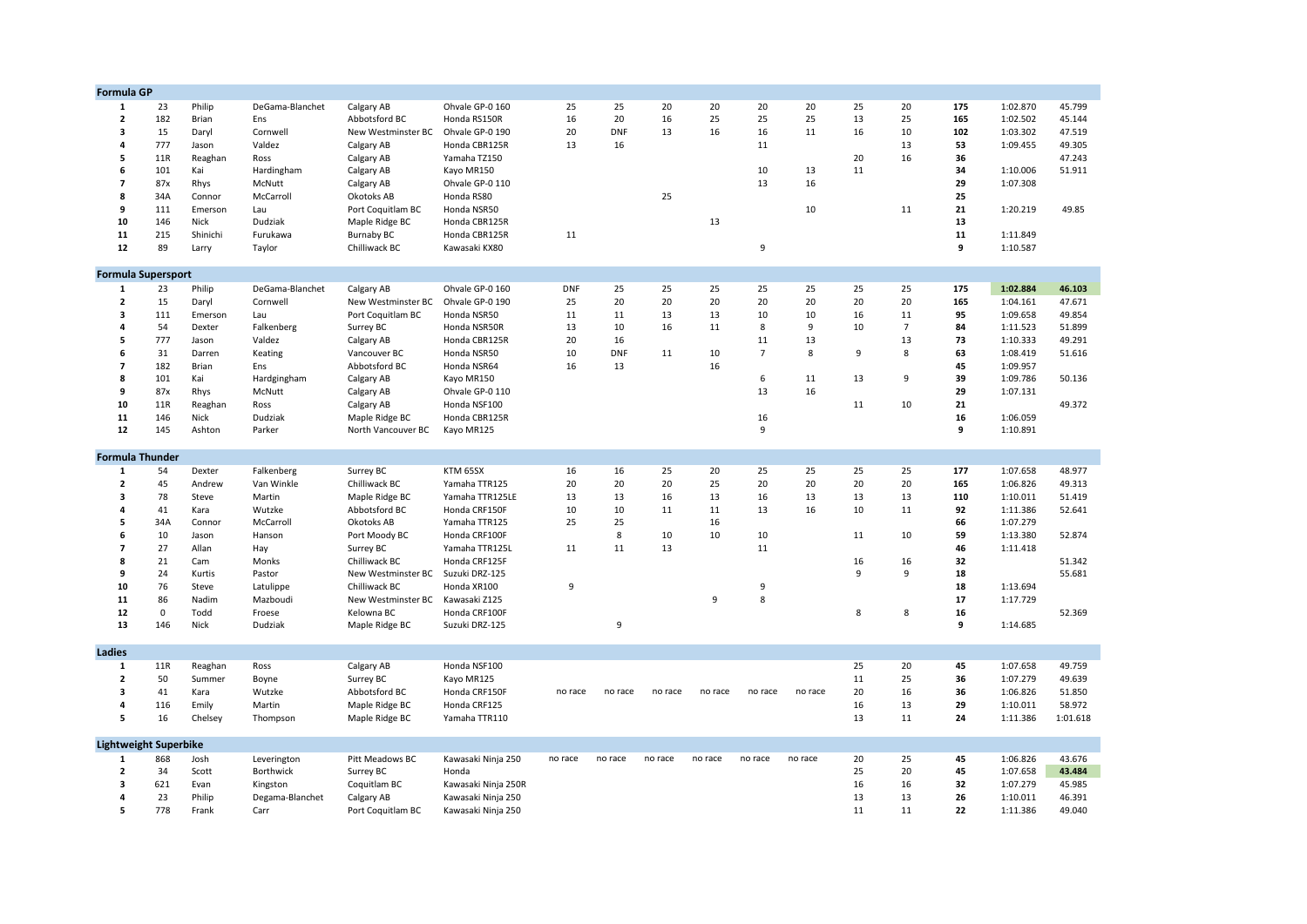| 6             | 286 | Dmytro   | Batishchev | Vancouver BC       | Kawasaki Ninja 250R |    |    |                |    |    |    |    | 10 | 10  |          | 48.227 |
|---------------|-----|----------|------------|--------------------|---------------------|----|----|----------------|----|----|----|----|----|-----|----------|--------|
| <b>Motard</b> |     |          |            |                    |                     |    |    |                |    |    |    |    |    |     |          |        |
|               |     |          |            |                    |                     |    |    |                |    |    |    |    |    |     |          |        |
|               | 87  | Jonathan | Gaudreault | Vancouver CA       | KTM 85SX            | 16 | 20 | 20             | 20 | 25 | 25 | 16 | 20 | 162 | 1:01.227 | 44.849 |
|               | 125 | Andre    | Heyliger   |                    | Honda CRF150R       | 25 | 25 | 16             | 16 | 20 | 20 | 20 | 16 | 158 | 1:01.304 | 45.447 |
|               | 93  | DJ       | Hiebert    | Chilliwack BC      | Honda CR80          |    | 13 | 13             | 13 | 16 | 13 | 13 | 13 | 94  | 1:03.677 | 47.160 |
|               | 78x | Dylan    | Boehner    | North Vancouver BC | Honda CRF150R       | 20 | 16 | 25             | 25 |    |    |    |    | 86  | 1:02.002 |        |
|               | 54  | Dexter   | Falkenberg | Surrey BC          | KTM 65SX            |    | 8  | 11             | 10 | 11 | 16 | 11 | 11 | 85  | 1:06.970 | 49.472 |
|               | 69  | Paul     | Ludwig     | Aldergrove BC      | Honda CRF150R       |    |    |                |    |    |    | 25 | 25 | 50  |          | 44.417 |
|               | 94  | Colton   | Friesen    | Maple Ridge BC     | Yamaha YZ85         | 11 | 11 | 8              |    |    |    |    |    | 37  | 1:06.439 |        |
|               | 745 | Andrew   | Van Winkle | Chilliwack BC      | Yamaha TTR125       | 8  | 9  | 10             | 9  |    |    |    |    | 36  | 1:07.998 |        |
|               | 501 | Chad     | Roberts    | Aldergrove BC      | Yamaha YZ85         | 5  |    | $\overline{7}$ | 8  |    |    | 10 |    | 34  | 1:14.877 | 50.923 |
| 10            | 74  | David    | Falkenberg | Surrey BC          | Honda CRF150R       |    |    |                |    | 8  |    | 9  | 9  | 26  | 1:12.636 | 53.036 |
| 11            | 32  | Del      | Knysh      | Vancouver BC       | Formula K 01        | 9  | 6  | 9              |    |    |    |    |    | 24  | 1:10.109 |        |
| 12            | 149 | Angus    | MacNeil    | Greenwood BC       | Honda CRF150R       |    |    |                | 11 | 13 |    |    |    | 24  | 1:05.382 |        |
| 13            | 29  | Matthew  | Glade      | Delta BC           | Yamaha YZ85         | 6  |    |                |    |    |    |    | 10 | 23  | 1:09.555 | 50.536 |
| 14            | 95  | Nathan   | Robins     | Maple Ridge BC     | Honda CRF150R       | 10 | 10 |                |    |    |    |    |    | 20  | 1:07.053 |        |
| 15            | 17  | Arnaud   | Gouttin    | Abbotsford BC      | Honda CR85          | 13 |    |                |    |    |    |    |    | 13  |          |        |
| 16            | 36  | Andrew   | Marles     | Port Coquitlam BC  | Kawasaki KX85       |    |    |                |    | 10 |    |    |    | 10  | 1:09.276 |        |
| 17            | 88  | Conor    | McElveen   | Port Moody BC      | Yamaha YZ-85        | 4  | 5  |                |    |    |    |    |    | 9   | 1:10.255 |        |
| 18            | 89  | Larry    | Taylor     | Chilliwack BC      | Kawasaki KX80       |    |    |                |    | 9  |    |    |    |     | 1:10.416 |        |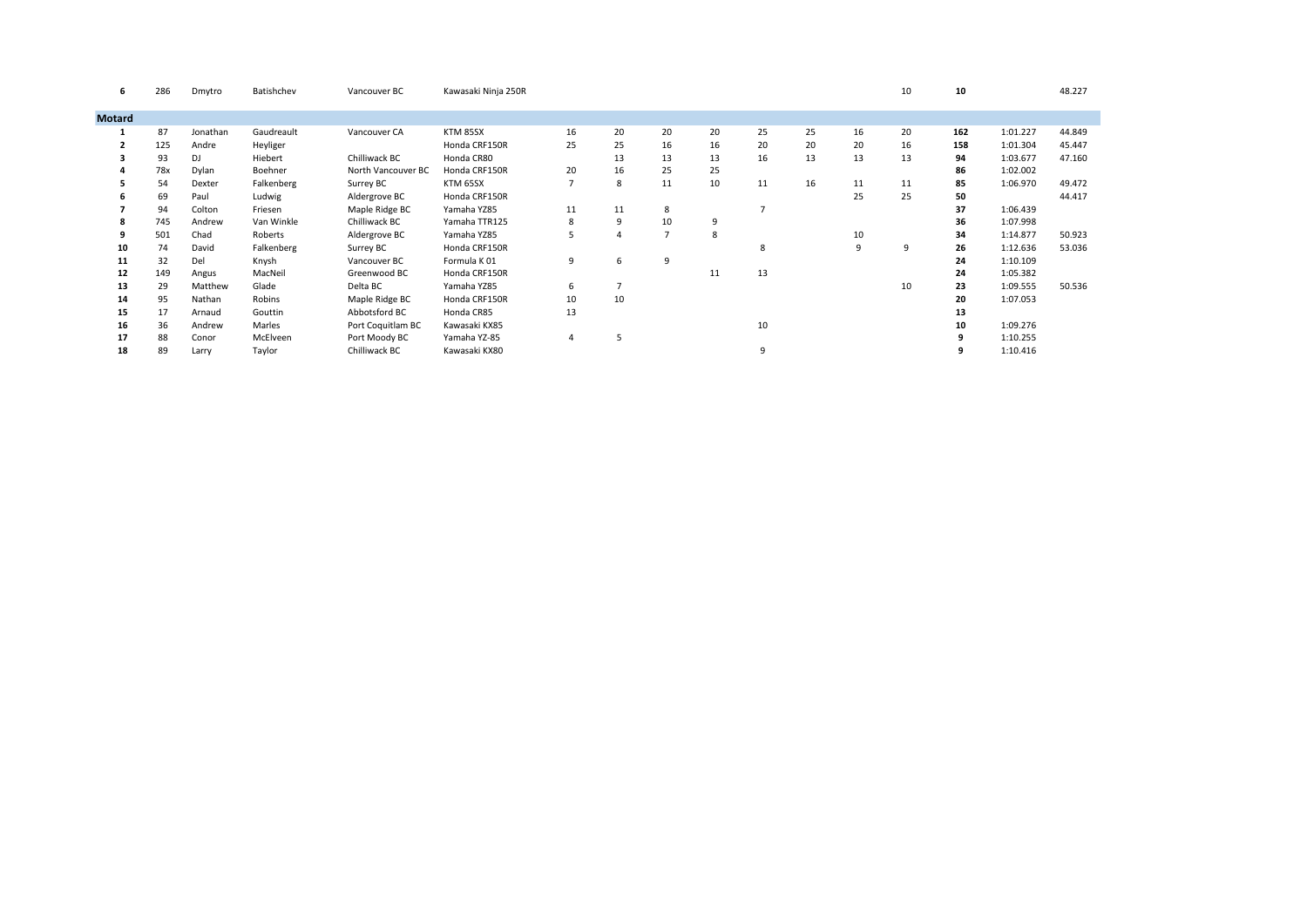| Moto 4                  |                |                |                            |                               |                             |                      |                      |                |                 |                |    |                |                |                          |           |        |
|-------------------------|----------------|----------------|----------------------------|-------------------------------|-----------------------------|----------------------|----------------------|----------------|-----------------|----------------|----|----------------|----------------|--------------------------|-----------|--------|
| $\mathbf{1}$            | 745            | Morgan         | Andreychuk                 | Vancouver BC                  | Kawasaki Ninja 250          |                      | <b>DNF</b>           | 25             | 25              | 25             |    | 16             | 25             | 116                      | 1:04.632  | 47.692 |
| $\overline{2}$          | 286            | Dmytro         | Batishchev                 | Vancouver BC                  | Kawasaki Ninja 250R         | 11                   | 25                   | 20             | 13              | 20             |    | 20             | $\overline{4}$ | 113                      | 1:05.272  | 47.859 |
| 3                       | 54             | Dexter         | Falkenberg                 | Surrey BC                     | KTM 65SX                    |                      | 11                   | 9              | 10              | 13             | 20 | 11             | 13             | 87                       | 1:05.549  | 48.647 |
| $\overline{a}$          | 778            | Frank          | Carr                       | Port Coquitlam BC             | Kawasaki Ninja 400          | 10                   | 13                   | 16             | <b>Too Fast</b> |                |    | 25             | 20             | 84                       | 1:08.271  |        |
| 5                       | 87x            | Rhys           | McNutt                     | Calgary AB                    | Ohvale GP-0 110             |                      |                      |                |                 | 10             | 25 |                |                | 35                       | 1:08.135  |        |
| 6                       | 94             | Colton         | Friesen                    | Maple Ridge BC                | Yamaha YZ85                 | 9                    | <b>DNF</b>           | 10             |                 | 16             |    |                |                | 35                       | 1:05.640  |        |
| $\overline{\mathbf{z}}$ | 149            | Angus          | MacNeil                    | Greenwood BC                  | Honda CRF150R               |                      |                      | 13             | 20              |                |    |                |                | 33                       |           |        |
| 8                       | 501            | Chad           | Roberts                    | Aldergrove BC                 | Yamaha YZ85                 |                      |                      | 8              | 8               |                |    | 10             | 5              | 31                       |           | 48.340 |
| 9                       | 101            | Kai            | Hardingham                 | Calgary AB                    | Kayo MR150                  |                      |                      |                |                 | 9              | 16 | 6              |                | 31                       | 1:10.352  | 51.859 |
| 10                      | 32             | Del            | Knysh                      | Vancouver BC                  | Formula K01                 | 8                    | 10                   | 11             |                 |                |    |                |                | 29                       | 1:09.564  |        |
| 11                      | 69             | Brian          | Jensen                     | Maple Ridge BC                | Honda CRF250R               | $\overline{7}$       | 20                   |                |                 |                |    |                |                | 27                       | 1:05.812  |        |
| ${\bf 12}$              | 11R            | Reaghan        | Ross                       | Calgary AB                    | Honda NSF100                |                      |                      |                |                 |                |    | 9              | 16             | 25                       |           | 47.668 |
| 13                      | 29             | Matthew        | Glade                      | Delta BC                      | Yamaha YZ85                 | 6                    | 9                    |                |                 |                |    |                | 10             | 25                       | 1:09.416  | 49.841 |
| 14                      | 17             | Arnaud         | Gouttin                    | Abbotsford BC                 | Honda CR85                  | 25                   |                      |                |                 |                |    |                |                | 25                       |           |        |
| 15                      | 45             | Andrew         | Van Winkle                 | Chilliwack BC                 | Yamaha TTR125               |                      |                      |                |                 |                |    | 13             | 11             | 24                       |           | 48.607 |
| 16                      | 95             | Nathan         | Robins                     | Maple Ridge BC                | Honda CRF150R               | 5                    | 16                   |                |                 |                |    |                |                | 21                       | 1:07.343  |        |
| 17                      | 93             | DJ             | Hiebert                    | Chilliwack BC                 | Honda CR80                  | 20                   |                      |                |                 |                |    |                |                | 20                       | 1:04.508  |        |
| 18                      | 146            | Nick           | Dudziak                    | Maple Ridge BC                | Honda CBR125R               |                      |                      |                | 11              | 8              |    |                |                | 19                       | 1:07.453  |        |
| 19                      | 176            | Dayn           | Longlade                   | Vancouver BC                  | Vespa SS90                  |                      | $\overline{7}$       |                |                 |                |    | 5              | 6              | 18                       | 1:11.425  |        |
| 20                      | 4              | Dave           | Ochitwa                    | Chilliwack BC                 | Kawasaki Ninja 250R         |                      | 8                    |                | 9               |                |    |                |                | 17                       | 10:34.989 |        |
| 21                      | 69             | Brian          | Jensen                     | Maple Ridge BC                | Honda CRF250R               |                      |                      |                | 16              |                |    |                |                | 16                       |           |        |
| 22                      | 50             | Summer         | Boyne                      | Surrey BC                     | Kawasaki Ninja 250          | 16                   |                      |                |                 |                |    |                |                | 16                       | 1:04.642  |        |
| 23                      | 150            | Christian "CJ" | Jahrsdoerfer               | Vancouver BC                  | Vespa                       |                      |                      |                |                 |                |    | $\overline{7}$ | 8              | 15                       |           | 51.163 |
| 24                      | 76             | Steve          | Latulippe                  | Chilliwack BC                 | Honda XR100                 |                      |                      |                |                 |                | 13 |                |                | 13                       | 1:30.033  |        |
| 26                      | 34A            | Connor         | McCarroll                  | Okotoks AB                    | Honda NSF100                | 13                   |                      |                |                 |                |    |                |                | 13                       | 1:07.385  |        |
| 27                      | 36             | Andrew         | Marles                     | Port Coquitlam BC             | Kawasaki KX85               |                      |                      |                |                 | 11             |    |                |                | 11                       | 1:07.956  |        |
| 28                      | 777            | Jason          | Valdez                     | Calgary AB                    | Honda CBR125R               |                      |                      |                |                 |                |    |                | 9              | 9                        |           | 49.832 |
| 29                      | 11D            | Rob            | Ross                       | Calgary AB                    | Yamaha TZ150                |                      |                      |                |                 |                |    | 8              |                | 8                        |           | 51.150 |
| 30                      | 111            | Emerson        | Lau                        | Port Coquitlam BC             | Honda NSR50                 |                      |                      |                |                 |                |    |                | $\overline{7}$ | $\overline{\phantom{a}}$ |           | 50.681 |
| 31                      | 19             | David          | Lock                       | Chilliwack BC                 | Kawasaki Ninja 250R         | 4                    |                      |                |                 |                |    |                |                | 4                        | 1:11.269  |        |
| 32                      | 23             | Philip         | DeGama-Blanchet            |                               | Ohvale GP-0 160             | <b>Too Fast</b>      |                      |                |                 |                |    |                |                | 0                        | 1:02.780  |        |
|                         |                |                |                            | Calgary AB                    |                             |                      |                      |                |                 |                |    |                |                |                          |           |        |
| Moto 8                  |                |                |                            |                               |                             |                      |                      |                |                 |                |    |                |                |                          |           |        |
| 1                       | 34             | Scott          | <b>Borthwick</b>           | Surrey BC                     | Honda CRF125                | 16                   | 20                   | 13             |                 | 25             |    | 20             | 20             | 114                      | 1:08.698  | 49.928 |
| $\mathbf{2}$            | 78             | Steve          | Martin                     | Maple Ridge BC                | Yamaha TTR125LE             | 6                    | $\mathbf 0$          | 10             | 20              | 16             | 25 | 16             | 16             | 109                      | 1:09.810  | 51.001 |
| 3                       | 54             | Dexter         | Falkenberg                 | Surrey BC                     | Honda NSR50R                | 25                   | $\mathbf{1}$         | 6              | 11              | 8              | 11 | 9              | 13             | 84                       | 1:12.416  | 52.182 |
| 4                       | 111            | Emerson        | Lau                        | Port coquitlam BC             | Honda NSR50                 | <b>DNF</b>           |                      | 5              | 25              | 20             | 20 | $\overline{7}$ | 5              | 82                       | 1:09.770  | 50.213 |
| 5                       | 12             | David          | Lock                       | Chilliwack BC                 | Kawasaki Ninja 250R         |                      | 9                    |                |                 | $\overline{2}$ |    | 25             | 25             | 61                       | 1:08.810  | 49.055 |
| 6                       | 71             | Garrett        | Wutzke                     | Abbotsford BC                 | Suzuki DRZ-125              | 4                    | $\overline{2}$       | 9              | 16              | $\overline{7}$ | 8  | $\overline{4}$ | 6              | 56                       | 1:12.285  | 53.087 |
| 7                       | 41             | Kara           | Wutzke                     | Abbotsford BC                 | Honda CRF150F               | 3                    | 6                    | $\overline{7}$ | 13              | 6              | 13 |                |                | 48                       | 1:12.089  |        |
| 8                       | 27             | Allan          | Hay                        | Surrey BC                     | Yamaha TTR125L              | 9                    | 8                    | 8              |                 | 10             |    |                |                | 35                       | 1:11.306  |        |
| 9                       | 31             | Darren         | Keating                    | Vancouver BC                  | Honda NSR50                 | 0                    |                      |                | 8               | $\overline{3}$ | 10 | 8              | $\overline{2}$ | 31                       | 1:12.835  | 52.443 |
| 10                      | 745            | Morgan         | Andreychuk                 | Vancouver BC                  | Kawasaki Ninja              | 13                   | 16                   |                |                 |                |    |                |                | 29                       |           |        |
| ${\bf 11}$              | 501            | Chad           | Roberts                    | Aldergrove BC                 | Yamaha YZ85                 | 8                    |                      | 20             | <b>Too Fast</b> |                |    |                |                | 28                       | 1:13.717  |        |
| 12                      | 29             | Matthew        | Glade                      | Delta BC                      | Yamaha YZ85                 |                      | 13                   |                |                 |                |    | 10             | $\overline{3}$ | 26                       | 1:14.252  | 51.686 |
| 13                      | 55             | Dave           | Hiebert                    | Abbotsford BC                 | Yamaha TTR125               | $\mathbf{1}$         | 5                    |                |                 | $\overline{4}$ | 9  | $\overline{2}$ | $\overline{a}$ | 25                       | 1:13.576  | 53.900 |
| 14                      | 87x            | Rhys           | McNutt                     | Calgary AB                    | Ohvale GP-0 110             |                      |                      |                |                 | 9              | 16 |                |                | 25                       | 1:10.080  |        |
| 15                      | 34A            | Connor         | McCarroll                  | Okotoks AB                    | Honda NSF100                | 11                   | 3                    | 11             |                 |                |    |                |                | 25                       |           |        |
| 16                      | $\overline{4}$ | Dave           | Ochitwa                    | Chilliwack BC                 | Kawasaki Ninja 250          |                      | 25                   |                | <b>Too Fast</b> |                |    |                |                | 25                       |           |        |
| 17                      | 101            | Kai            |                            |                               |                             |                      |                      |                |                 | 11             |    | 13             |                | 24                       | 1:09.257  | 50.567 |
| 18                      | 150            | Christian "CJ" | Hardingham<br>Jahrsdoerfer | Calgary AB                    | Kayo MR150                  | 5                    | $\overline{4}$       |                |                 |                |    | $\mathbf{1}$   | 11             | 21                       | 1:19.427  | 51.379 |
|                         |                |                |                            | Vancouver BC                  | Vespa                       |                      |                      |                |                 |                |    | 11             | 9              |                          |           |        |
| 19<br>20                | 21<br>95       | Cam            | Monks<br>Robins            | Chilliwack BC                 | Honda CRF125                |                      | $\mathsf 0$          |                |                 |                |    |                |                | 20<br>20                 |           | 51.261 |
| 21                      | 88             | Nathan         |                            | Maple Ridge BC                | Honda CRF150R               | 20                   |                      |                |                 |                |    |                |                |                          | 1:10.938  |        |
| 22                      | 32             | Conor<br>Del   | McElveen                   | Port Moody BC<br>Vancouver BC | Yamaha YZ85<br>Formula K 01 | $\overline{7}$<br>10 | 11<br>$\overline{7}$ |                |                 |                |    |                |                | 18<br>17                 | 1:09.046  |        |
| 23                      | 11R            | Reaghan        | Knysh                      | Calgary AB                    | Honda NSF100                |                      |                      |                |                 |                |    | 6              | 10             | 16                       |           | 51.315 |
|                         |                |                | Ross                       |                               |                             |                      |                      |                |                 |                |    |                |                |                          |           |        |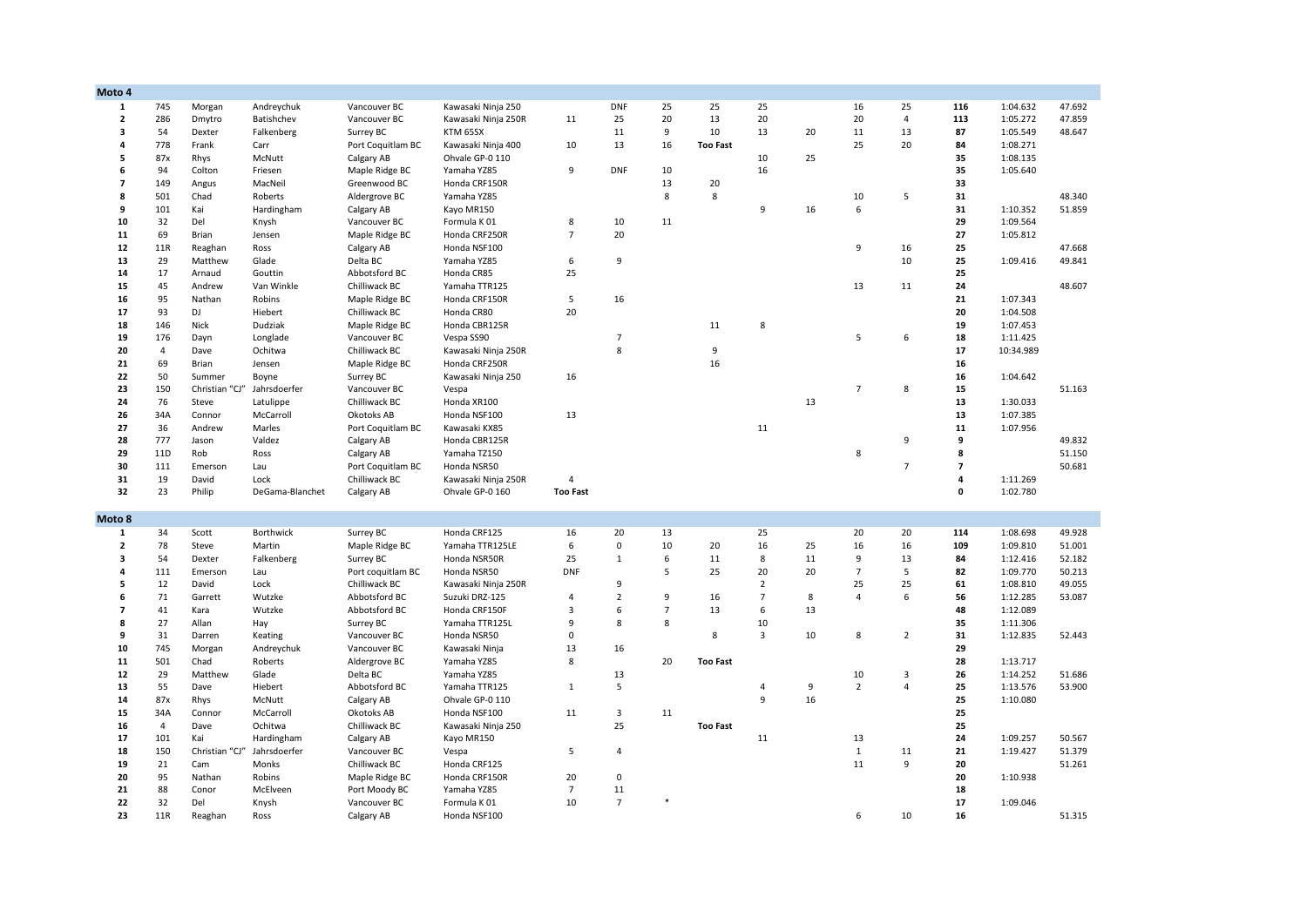| 24 | 761 | Tyson        | McIntosh | Maple Ridge BC     | Kawasaki Ninja 250 |            |    | 16 | <b>Too Fast</b> |                 |                 | 16 |          |        |
|----|-----|--------------|----------|--------------------|--------------------|------------|----|----|-----------------|-----------------|-----------------|----|----------|--------|
| 25 |     | Adrian       | Lundholm | Coquitlam BC       | Kayo MR125         |            |    |    | Ω               |                 |                 | 15 | 1:12.235 |        |
| 26 | 93  | DJ           | Hiebert  | Abbotsford BC      | Yamaha TTR125      |            |    |    | 10              |                 |                 | 14 |          |        |
| 27 |     | Todd         | Froese   | Kelowna BC         | Honda CFR100       |            |    |    |                 |                 |                 | 13 |          | 52.104 |
| 28 | 145 | Ashton       | Parker   | North Vancouver BC | Kayo MR125         |            |    |    |                 | 13              |                 | 13 | 1:09.939 |        |
| 29 | 777 | Jason        | Valdez   | Calgary AB         | Honda CBR125R      |            | 10 |    |                 | <b>Too Fast</b> | <b>Too Fast</b> | 10 | 1:07.995 | 48.794 |
| 30 | 176 | Dayn         | Longlade | Vancouver BC       | Vespa SS90         | <b>DNF</b> | 0  |    |                 |                 |                 | 10 |          | 52.244 |
| 31 | 312 | Garth        | Kennedy  | Langley BC         | Kayo MR125         |            |    |    |                 |                 |                 |    | 1:12.085 |        |
| 32 | 182 | <b>Brian</b> | Ens      | Abbotsford BC      | Honda NSR50        |            |    |    |                 |                 |                 |    | 1:08.710 |        |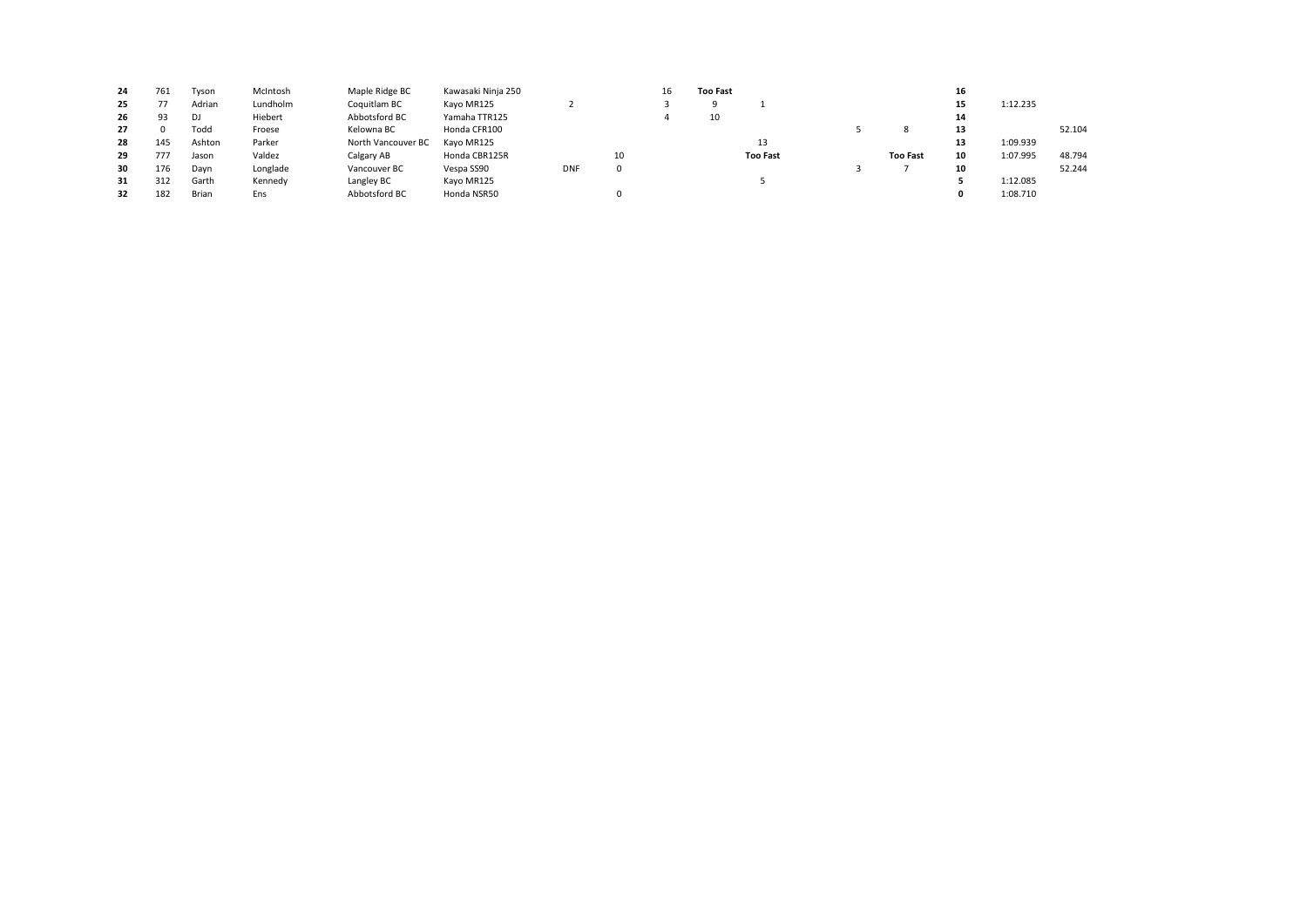| Moto 12                  |                |                   |                |                            |                                 |                 |                 |                 |                |                 |    |                 |                 |             |                      |        |
|--------------------------|----------------|-------------------|----------------|----------------------------|---------------------------------|-----------------|-----------------|-----------------|----------------|-----------------|----|-----------------|-----------------|-------------|----------------------|--------|
| $\mathbf{1}$             | 41             | Kara              | Wutzke         | Abbotsford BC              | Honda CRF150F                   | 10              | 25              | 16              | 25             | <b>Too Fast</b> | 11 | 20              | <b>Too Fast</b> | 107         | 1:12.779             | 52.437 |
| $\mathbf{2}$             | 31             | Darren            | Keating        | Vancouver BC               | Honda NSR50                     | 5               | 9               | 8               | 11             | 20              | 25 | 25              | <b>Too Fast</b> | 103         | 1:12.708             | 52.108 |
| 3                        | 71             | Garrett           | Wutzke         | Abbotsford BC              | Suzuki DRZ-125                  | 11              | 13              | 13              | 13             | <b>Too Fast</b> | 20 | 10              | 20              | 100         | 1:12.707             | 53.608 |
| 4                        | 10             | Jason             | Hanson         | Port Moody BC              | Honda CRF100F                   | $\overline{4}$  | 6               | 10              | 10             | 25              |    | 16              | 25              | 96          | 1:13.057             | 52.560 |
| 5                        | 18             | Mike              | Thompson       | Maple Ridge BC             | Yamaha TTR125LE                 | 0               | 3               | $\overline{7}$  | 8              | 9               | 16 | 8               | 13              | 64          | 1:16.167             | 56.077 |
| 6                        | 27             | Allan             | Hay            | Surrey BC                  | Yamaha TTR125L                  | 13              | 16              | 25              |                | <b>Too Fast</b> |    |                 |                 | 54          | 1:12.440             |        |
| $\overline{7}$           | 55             | Dave              | Hiebert        | Abbotsford BC              | Yamaha TTR125                   | $\overline{7}$  | <b>DNF</b>      |                 |                | 16              | 9  | 13              | 6               | 51          | 1:14.304             | 54.265 |
| 8                        | 74             | David             | Falkenberg     | Surrey BC                  | Honda XR100R                    | $\mathbf 0$     | $\overline{4}$  | 6               | 6              | 8               |    | 6               | 10              | 40          | 1:17.458             | 55.452 |
| 9                        | 93             | DJ                | Hiebert        | Abbotsford BC              | Yamaha TTR125                   |                 |                 | 20              | 20             |                 |    |                 |                 | 40          |                      |        |
| 10                       | 77             | Adrian            | Lundholm       | Coquitlam BC               | Kayo MR125                      | 9               |                 | $11\,$          | 16             | $\overline{3}$  |    |                 |                 | 39          | 1:15.016             |        |
| 11                       | 25             | Hudson            | Hiebert        | Chilliwack BC              | Kawasaki KLX110                 | $\overline{2}$  | $\overline{7}$  | 9               | 9              | 10              |    |                 |                 | 37          | 1:16.029             |        |
| ${\bf 12}$               | 54             | Dexter            | Falkenberg     | Surrey BC                  | Honda NSR50R                    | 16              | 20              | <b>Too Fast</b> |                |                 |    |                 |                 | 36          | 1:12.169             |        |
| 13                       | 134            | Greysen           | Vondras-Elder  | Surrey BC                  | Honda CRF125                    | $\mathbf{1}$    | $\overline{2}$  | 3               | 5              | 6               |    | 9               | 9               | 35          | 1:17.301             | 53.857 |
| 14                       | 76             | Steve             | Latulippe      | Chilliwack BC              | Honda XR100                     | 6               | 5               |                 |                | 11              | 13 |                 |                 | 35          | 1:16.012             |        |
| 15                       | 111            | Emerson           | Lau            | Port Coquitlam BC          | Honda NSR50                     | 8               | 11              | 5               | $\overline{7}$ | <b>Too Fast</b> |    | <b>Too Fast</b> |                 | 31          | 1:12.242             |        |
| 16                       | 116            | Emily             | Martin         | Maple Ridge BC             | Kawasaki KLX110                 |                 | $\Omega$        | $\mathbf{1}$    | $\mathbf{1}$   | 5               | 10 | $\overline{4}$  | $\overline{7}$  | 28          | 1:23.175             | 58.949 |
| 17                       | 0              | Todd              | Froese         | Kelowna BC                 | Honda CRF100F                   |                 |                 |                 |                |                 |    | 11              | 16              | 27          |                      | 52.843 |
| 18                       | 88             | Conor             | McElveen       |                            | Yamaha YZ85                     | 25              |                 |                 |                |                 |    |                 |                 | 25          |                      |        |
|                          |                |                   |                | Port Moody BC              |                                 |                 |                 |                 |                | $\overline{a}$  |    |                 |                 |             |                      |        |
| 19                       | 14             | Vann              | Thompson       | Maple Ridge BC             | Yamaha TTR125LE                 |                 | $\mathbf{1}$    | 0               | $\overline{2}$ |                 |    | 5               | 8               | 20          | 1:27.724             | 58.091 |
| 20                       | 745            | Morgan            | Andreychuk     | Vancouver BC               | Kawasaki Ninja                  | 20              |                 |                 |                |                 |    | $\overline{7}$  |                 | 20          |                      |        |
| 21                       | 24             | Kurtis            | Pastor         | New Westminster BC         | Suzuki DRZ-125                  |                 |                 |                 |                |                 |    |                 | 11              | 18          |                      | 55.742 |
| 22                       | 150            | Christian "CJ"    | Jahrsdoerfer   | Vancouver BC               | Vespa                           | 3               | 10              |                 |                |                 |    |                 |                 | 13          | 1:11.513             |        |
| 23                       | 86             | Nadim             | Mazboudi       | New Westminster BC         | Kawasaki Z125                   |                 |                 | $\overline{2}$  | $\overline{a}$ | $\overline{7}$  |    |                 |                 | 13          | 1:17.809             |        |
| 24                       | 312            | Garth             | Kennedy        | Langley BC                 | Kayo MR125                      |                 |                 |                 |                | 13              |    |                 |                 | 13          | 1:13.109             |        |
| 25                       | 146            | Nick              | Dudziak        | Maple Ridge BC             | Suzuki DRZ-125                  |                 | 8               |                 |                |                 |    |                 |                 | 8           | 1:13.033             |        |
| 26                       |                | Eric              | Girard         | Vancouver BC               | Suzuki DRZ-125                  |                 |                 | $\overline{4}$  |                |                 |    |                 |                 | 4           |                      |        |
| 27                       | 776            | Jonathan          | Andersen       | Vancouver BC               | Vespa SS                        |                 |                 |                 |                | 3               |    |                 |                 | 3           | 1:15.658             |        |
| 28                       | 16             | Chelsey           | Thompson       | Maple Ridge BC             | Honda CRF125                    |                 |                 |                 | 3              |                 |    |                 |                 | 3           |                      |        |
| 29                       | 176            | Dayn              | Longlade       | Vancouver BC               | Vespa SS90                      | <b>Too Fast</b> |                 |                 |                |                 |    |                 |                 | 0           | 1:10.777             |        |
| 30                       | 501            | Chad              | Roberts        | Aldergrove BC              | Yamaha YZ85                     | <b>Too Fast</b> |                 |                 |                |                 |    |                 |                 | 0           | 1:09.418             |        |
| 31                       | $\overline{4}$ | Dave              | Ochitwa        | Chilliwack BC              | Kawasaki Ninja 250              |                 | <b>Too Fast</b> |                 |                |                 |    |                 |                 | $\mathbf 0$ | 1:11.359             |        |
| <b>Spec Supersport</b>   |                |                   |                |                            |                                 |                 |                 |                 |                |                 |    |                 |                 |             |                      |        |
| 1                        | 50             | Summer            | Boyne          | Surrey BC                  | Kayo MR125                      | 13              | 20              | 20              | 20             | 25              |    | 11              | 25              | 134         | 1:09.904             | 50.405 |
| $\overline{2}$           | 54             | Dexter            | Falkenberg     | Surrey BC                  | Honda NSR50R                    | 16              | 16              | 16              | 13             | 13              | 16 | 16              | 13              | 119         | 1:11.759             | 52.172 |
| 3                        | 111            | Emerson           | Lau            | Port Coquitlam BC          | Honda NSR50                     | 9               | 11              | 13              | 11             | 11              | 20 | 20              | 11              | 106         | 1:12.089             | 51.524 |
| 4                        | 31             | Darren            | Keating        | Vancouver BC               | Honda NSR50                     | 10              | 10              | 10              | 9              |                 | 25 | 25              | 16              | 105         | 1:14.336             | 51.694 |
| 5                        | 34A            | Connor            | McCarroll      | Okotoks AB                 | Honda NSF100                    | 25              | 25              | 25              | 25             |                 |    |                 |                 | 100         | 1:08.844             |        |
| 6                        | 182            | Brian             | Ens            | Abbotsford BC              | Honda NSR50                     | 20              | 13              |                 | 16             | 8               |    |                 |                 | 57          | 1:10.971             |        |
| $\overline{\mathbf{z}}$  | 77             | Adrian            | Lundholm       | Coquitlam BC               | Kayo MR125                      | 11              |                 | 11              | 10             | 10              |    |                 |                 | 42          | 1:15.169             |        |
| 8                        | 11R            |                   | Ross           | Calgary AB                 | Honda NSF100                    |                 |                 |                 |                |                 |    | 13              | 20              | 33          |                      | 50.204 |
| 9                        | 145            | Reaghan<br>Ashton | Parker         | North Vancouver BC         | Kayo MR125                      |                 |                 |                 |                | 20              |    |                 |                 | 20          | 1:10.767             |        |
| 10                       | 87x            |                   | McNutt         |                            | Honda NSF100                    |                 |                 |                 |                | 16              |    |                 |                 | 16          | 1:10.777             |        |
| 11                       | 312            | Rhys<br>Garth     | Kennedy        | Calgary AB<br>Langley BC   | Kayo MR125                      |                 |                 |                 |                | 9               |    |                 |                 | 9           | 1:13.340             |        |
|                          |                |                   |                |                            |                                 |                 |                 |                 |                |                 |    |                 |                 |             |                      |        |
| <b>Spec Thunder</b>      |                |                   |                |                            |                                 |                 |                 |                 |                |                 |    |                 |                 |             |                      |        |
| 1                        | 34             | Scott             | Borthwick      | Surrey BC                  | Yamaha TTR125                   | 25              | 25              |                 | 40             | 25              |    | 25              | 25              | 165         | 1:08.115             | 49.864 |
| $\mathbf{2}$             | 45             | Andrew            | Van Winkle     | Chilliwack BC              | Suzuki DRZ-125                  | 16              | 16              |                 | 32             | 16              | 20 | 16              | 20              | 136         | 1:10.310             | 50.054 |
| 3                        | 78             | Steve             | Martin         | Maple Ridge BC             | Yamaha TTR125LE                 | 13              | 13              |                 | 26             | 20              | 25 | 13              | 16              | 126         | 1:10.320             | 50.889 |
| 4                        | 34A            | Connor            | McCarroll      | Okotoks AB                 | Yamaha TTR125                   | 20              | 20              |                 | 50             |                 |    |                 |                 | 90          | 1:10.587             |        |
| 5                        |                |                   |                |                            |                                 | 10              | 10              |                 |                |                 |    | 9               | 8               |             |                      | 52.877 |
|                          |                |                   |                |                            |                                 |                 |                 |                 |                |                 |    |                 |                 |             |                      |        |
| 6                        | 71             | Garrett           | Wutzke         | Abbotsford BC              | Suzuki DRZ-125                  | $\overline{7}$  |                 |                 | 22             | 11<br>9         | 13 |                 |                 | 83          | 1:12.582             |        |
| $\overline{\phantom{a}}$ | 10             | Jason             | Hanson         | Port Moody BC              | Honda CRF100F                   |                 | $\overline{7}$  |                 | 20             |                 |    | 10              | 11              | 64          | 1:12.933             | 52.778 |
|                          | 18             | Mike              | Thompson       | Maple Ridge BC             | Yamaha TTR125LE                 | 6               | 5               |                 | 14             | $\overline{7}$  | 10 | 5<br>6          | 6               | 53          | 1:15.137             | 55.415 |
| 8<br>9                   | 55<br>27       | Dave<br>Allan     | Hiebert<br>Hay | Abbotsford BC<br>Surrey BC | Yamaha TTR125<br>Yamaha TTR125L | 8<br>11         | 11              |                 | 11             | 10<br>13        | 16 |                 | $\overline{7}$  | 47<br>46    | 1:14.127<br>1:11.713 | 54.189 |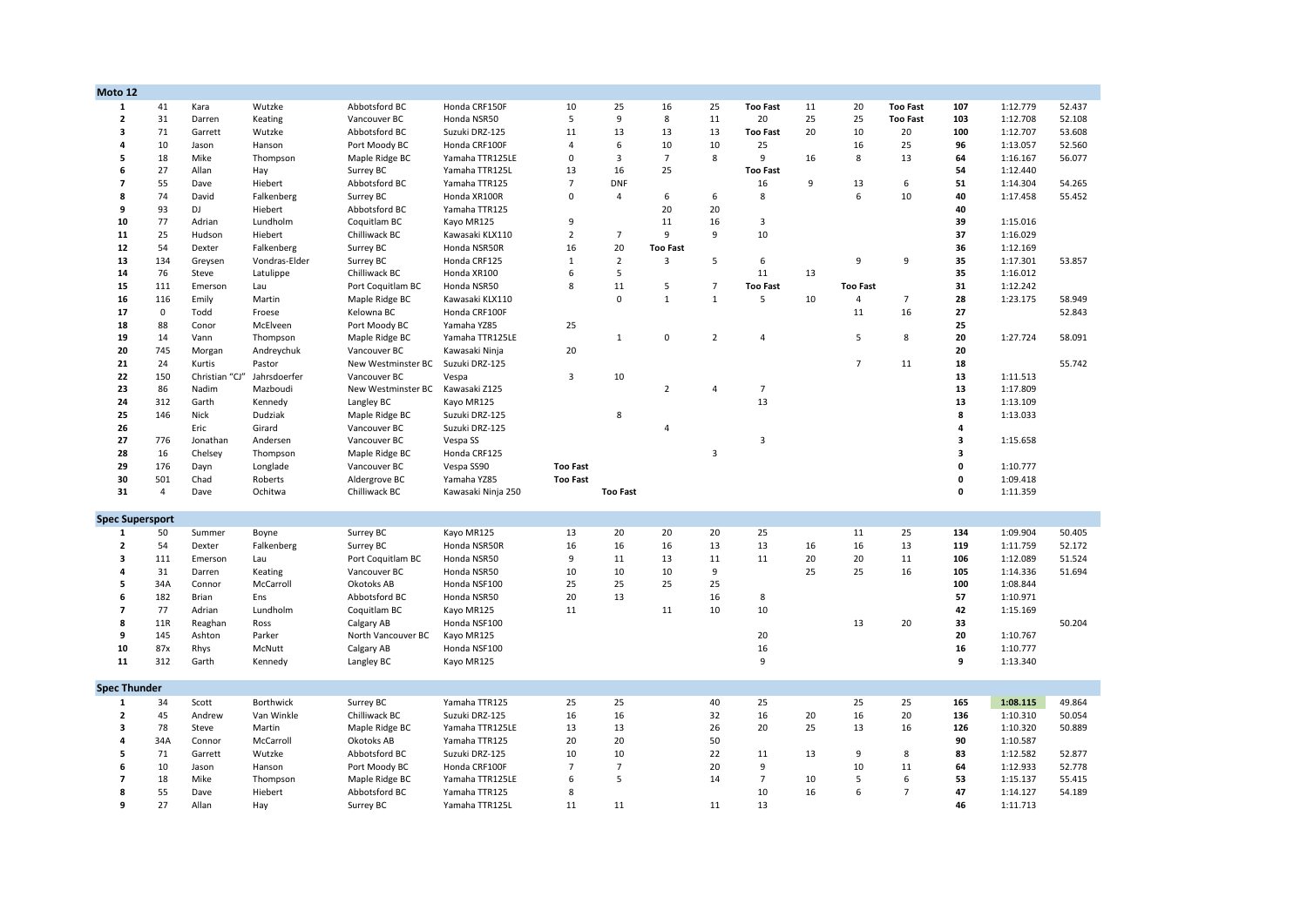| 10 | 134             | Greysen | Vondras-Elder | Surrey BC          | Honda CRF125    |   | 12 |   |    |    | 9  | 45 | 1:19.972 | 52.825 |
|----|-----------------|---------|---------------|--------------------|-----------------|---|----|---|----|----|----|----|----------|--------|
| 11 | 74              | David   | Falkenberg    | Surrey BC          | Honda XR100R    | ь | 16 |   |    | 4  |    | 38 | 1:17.797 | 55.856 |
| 12 | 76              | Steve   | Latulippe     | Chilliwack BC      | Honda XR100     | 8 |    |   | 11 |    |    | 34 | 1:14.298 |        |
| 13 | 25              | Hudson  | Hiebert       | Chilliwack BC      | Kawasaki KLX110 |   | 18 | 8 |    |    |    | 26 | 1:15.639 |        |
| 14 | 116             | Emily   | Martin        | Maple Ridge BC     | Honda CRF125    | 4 |    |   | 8  |    |    | 25 | 1:22.421 | 59.884 |
| 15 | 21              | Cam     | Monks         | Chilliwack BC      | Honda CRF125    |   |    |   |    |    | 13 | 24 |          | 52.074 |
| 16 | 14              | Vann    | Thompson      | Maple Ridge BC     | Yamaha TTR125LE |   |    |   |    |    | 4  | 23 | 1:22.201 | 56.427 |
| 17 | 11 <sub>D</sub> | Rob     | Ross          | Calgary AB         | Yamaha TTR125   |   |    |   |    | 20 |    | 20 |          | 51.370 |
| 18 | $\Omega$        | Todd    | Froese        | Kelowna BC         | Honda CRF100F   |   |    |   |    | 8  | 10 | 18 |          | 52.513 |
| 19 | 86              | Nadim   | Mazboudi      | New Westminster BC | Kawasaki Z125   |   | 10 |   |    |    |    | 14 | 1:19.584 |        |
| 20 | 16              | Chelsey | Thompson      | Maple Ridge BC     | Yamaha TTR110   |   | 8  |   |    |    |    | 10 |          |        |
| 21 | 146             | Nick    | Dudziak       | Maple Ridge BC     | Suzuki DRZ-125  |   |    |   |    |    |    | 9  | 1:14.059 |        |
| 22 | 24              | Kurtis  | Pastor        | New Westminster BC | Suzuki DRZ-125  |   |    |   |    |    |    | 8  |          | 55.815 |
| 23 |                 | Eric    | Girard        | Vancouver BC       | Suzuki DRZ-125  |   |    |   |    |    |    |    |          |        |